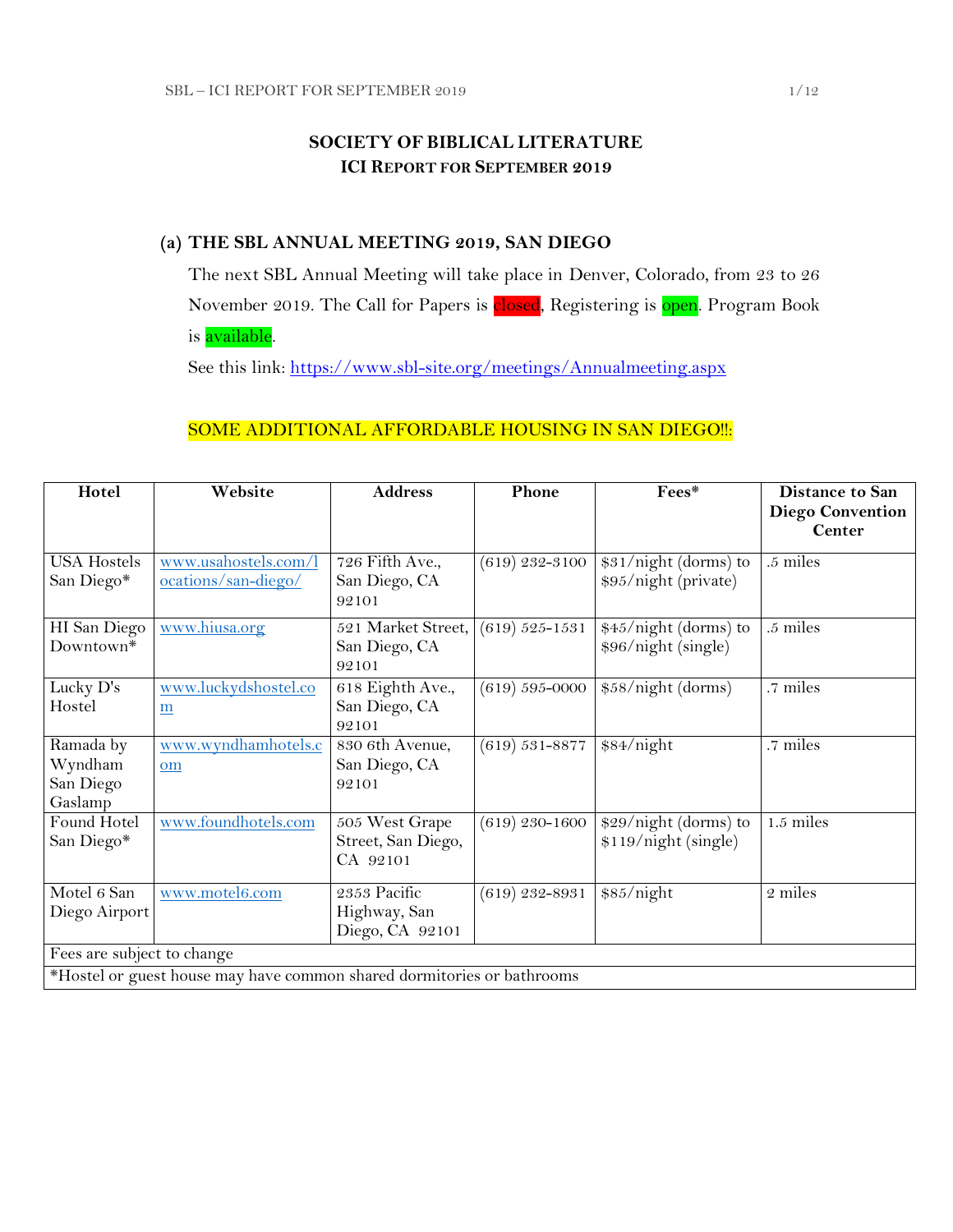#### **(b) THE SBL INTERNATIONAL MEETING 2020, ADELAIDE**

The next SBL International Meeting will take place in the University of Adelaide, Adelaide, Australia, from 5 to 9 July 2020. The Call for Papers opens on October 23 2019, Registering is not open yet. Program Book is not available yet. See this link:<https://www.sbl-site.org/meetings/Internationalmeeting.aspx>

**Visa letters for travel to the Annual or International Meetings** In order to facilitate attendance by those in ICI countries at SBL Congresses, **[Samantha Spitzner](mailto:samantha.spitzner@sbl-site.org)** has been appointed as the SBL visa coordinator. Samantha will advise members who need visas in order to travel to and participate in the Annual or International Meetings. She will not prepare applications, but will be a source of information to aid members in submitting applications and will provide letters of intent if needed by those participating in the meeting as presenters or committee members. For more information, please contact Samantha directly.

#### **(c) SBL INTERNATIONAL TRAVEL AWARDS**

The SBL International Travel Awards offer opportunities to current SBL members outside North America to attend the Annual or International Meeting, to participate in the program, to enhance their professional development, and to build their network with fellow scholars. These grants help facilitate the work of Program Units and the International Cooperation Initiative ("ICI"). These grants are intended to support underrepresented and underresourced scholars. As such, preference will be given to women, people of historically underrepresented ethnicities, and members from **[ICI-qualifying countries](https://www.sbl-site.org/assets/pdfs/ICIcountries.pdf)**. A key criterion is an applicant's demonstrable financial need.

Four International Travel Award Panels (ITAP) will administer the awards each year, serving four geographic regions:

- Africa and Middle East
- Asia and Pacific
- Eastern Europe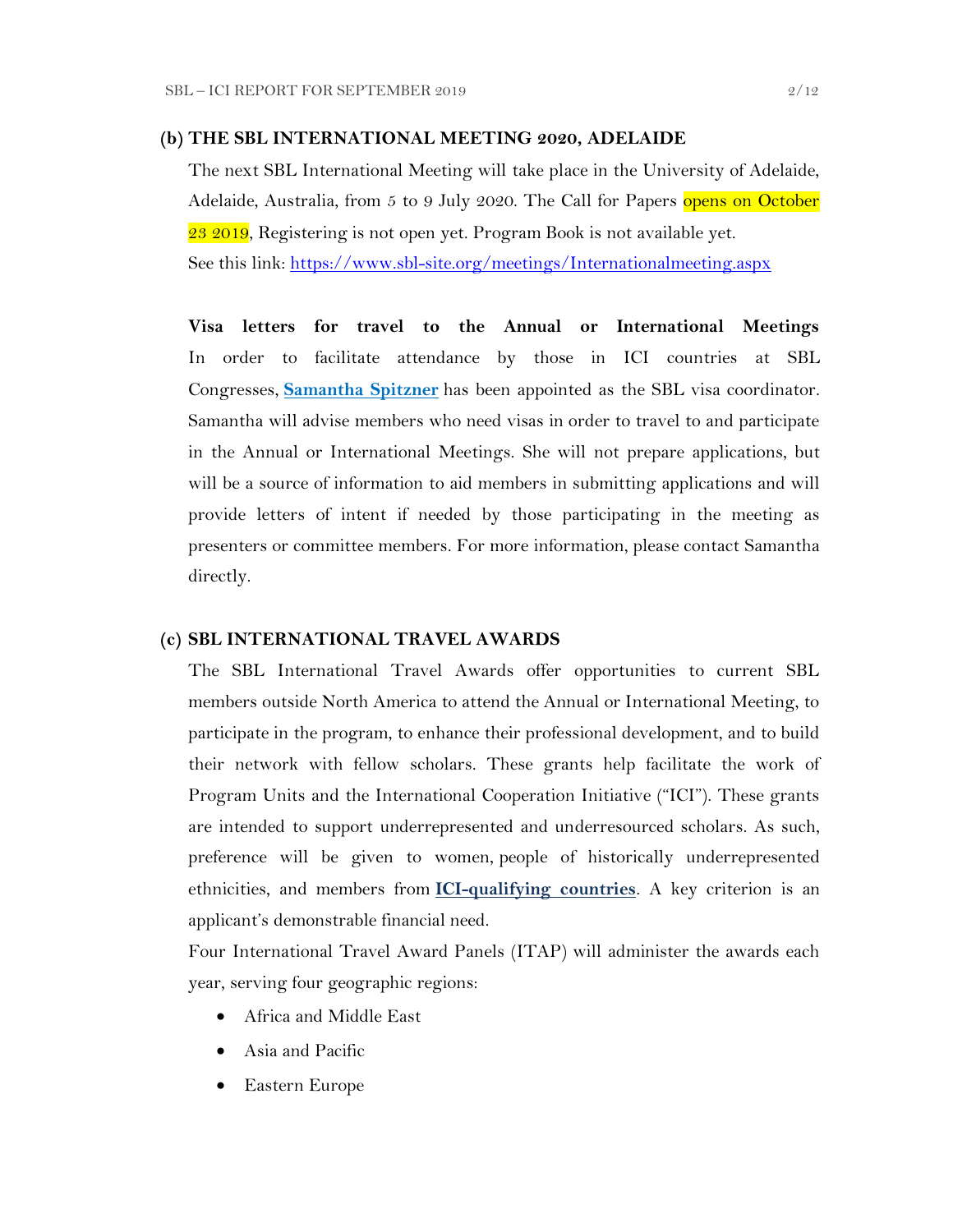Latin America and Caribbean

For awards offered in 2020, each ITAP will administer \$3,000 in awards in each region. The panels may determine the best distribution of funds (e.g., as one \$1000 and one \$2000 award, or as three awards of \$1000 each). The applicants must attend the Annual or International Meetings, but may or may not participate in the program, depending upon their needs expressed in the application. All grants include lodging (one room, single or shared) for four nights and complimentary meeting registration. Recipients may not have attended an Annual or International Meeting within the last five (5) years.

<https://www.sbl-site.org/membership/AMtravelgrant.aspx>

#### **(d) PUBLICATION IN [ANCIENT NEAR EAST MONOGRAPHS](http://www.sbl-site.org/publications/Books_ANEmonographs.aspx) (ANEM)**

ANEM is a series that was established by the SBL at the request of the International Cooperation Initiative (ICI), jointly published with the Universidad Católica Argentina's Centro de Estudios de Historia del Antiguo Oriente (CEHAO) and co-edited by Jeffrey Stackert and Juan Manuel Tebes. The series publishes volumes on the Ancient Near East (including ancient Israel) both in print and electronically, making them freely available for download. Paperback and hardback versions of the volumes are available, for a reasonable price.

To view the volumes published in the series, please go to

[http://www.sbl-site.org/publications/Books\\_ANEmonographs.aspx](http://www.sbl-site.org/publications/Books_ANEmonographs.aspx) (SBL English version)

<http://www.uca.edu.ar/anem> (CEHAO Spanish version)

The latest volume in ANEM is:

**SCHELLENBERG, Annette, Thomas KRUGER (eds.) Sounding Sensory Profiles in The Ancient Near East. Ancient Near East Monographs – Monografías sobre el Antiguo Oriente, Volume 25. Atlanta: Society of Biblical Literature – Centro de Estudios del Antiguo Oriente, 2019. 422 pp. ISBN 9781628372410**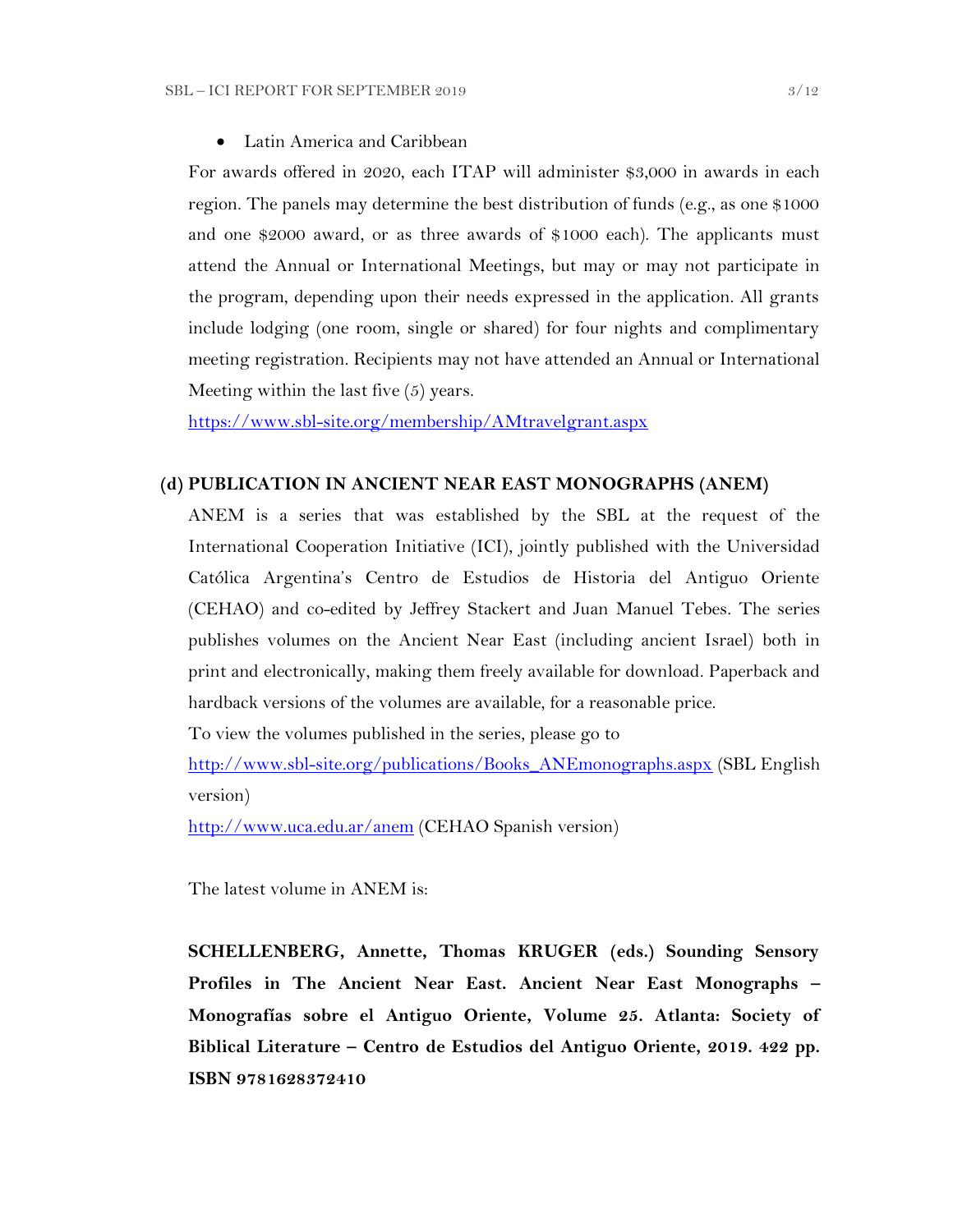An interdisciplinary essay collection from an international group of experts.

For several decades sociologists and cultural anthropologists have intensively researched the role of the senses in a variety of cultures, and their studies show how diverse cultures understand and evaluate the five or more senses differently. In this collection of eighteen essays, biblical and ancient Near Eastern scholars, as well as cultural anthropologists, apply the questions and methods from anthropological and sociological studies to Israel, Mesopotamia, and Egypt. Experts offer insights into the meaning of the senses in the ancient world, examining the classical senses (seeing, hearing, touching, smelling, tasting) as well as other senses (such as kinesthesis and the sense of balance) and sense-related issues (such as disgust, sensory imagination, and disabilities). This collection provides a stimulus and a basis for students and scholars to explore the senses in the ancient Near East.

Features:

- Exploration of the relationship between sensory experience and reasoning.
- Assessments of how theory and practice of the senses relate to each other.
- Essays examining connections between emotions and senses.

# **(e) PUBLICATION IN INTERNATIONAL VOICES IN BIBLICAL STUDIES (IVBS)**

IVBS is a series that was established by the SBL at the request of the International Cooperation Initiative (ICI), and which is co-edited by Monica Melanchthon and Jione Havea. IVBS encourages in particular submissions from scholars in the present seven international regions for which it has editorial boards: Africa, Central and Eastern Europe, Latin America, Middle East-South Asia, Northeast Asia, Pacific, and Southeast Asia. Interregional collaborations are also welcome. IVBS publishes works in English and in any other language for which its editors can find qualified peer reviewers. Any work published in IVBS is freely available to anyone in perpetuity. The series publishes work generally in the area of reception history and criticism. The scope is not limited to any particular biblical text or historical timeframe. The works will mainly be published in English and, wherever possible, also in primary languages of authors. For more information please go to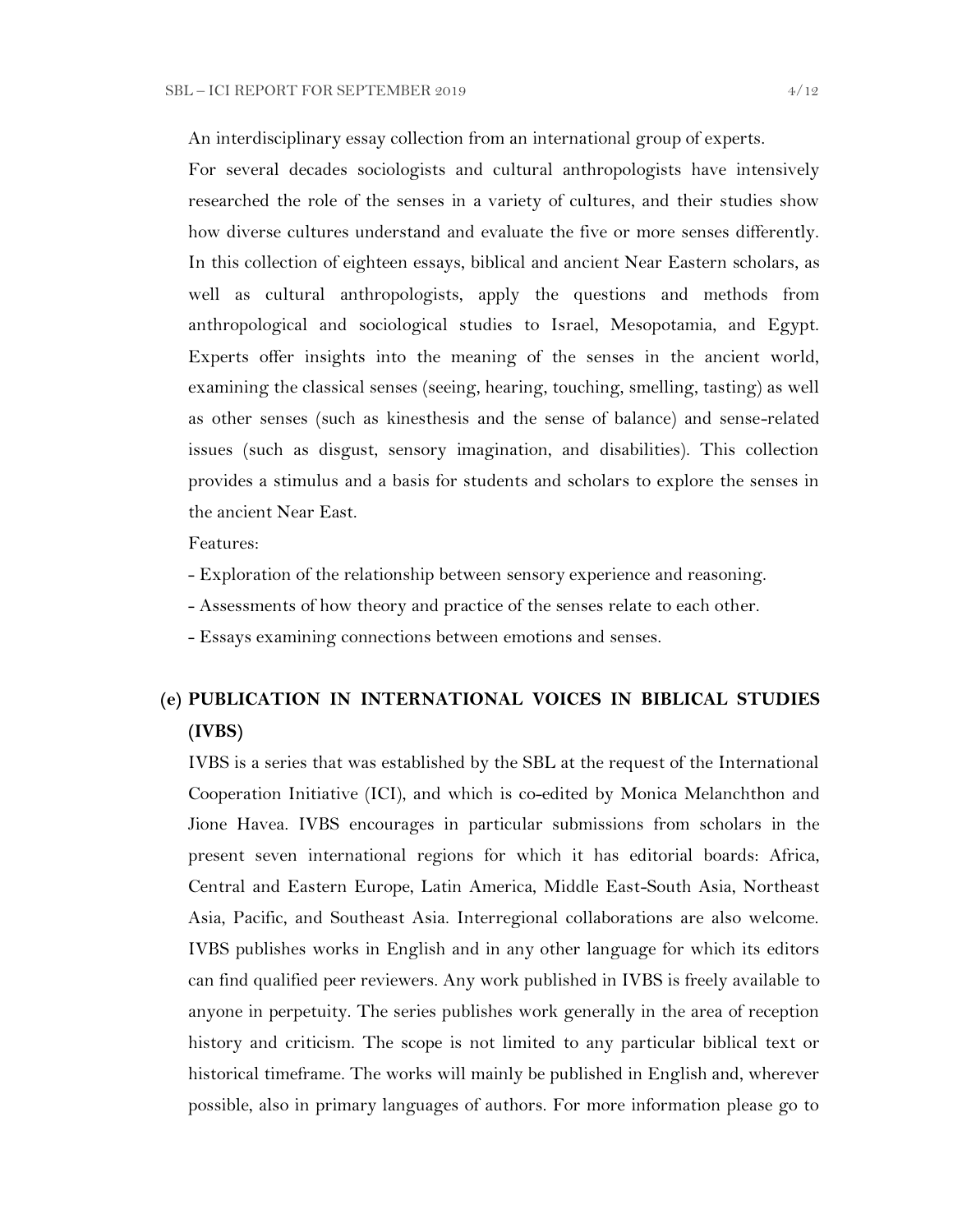[http://ivbs.sbl-site.org/home.aspx.](http://ivbs.sbl-site.org/home.aspx) If you would consider publishing your work in this series, feel free to contact one of the two general editors, [Monica Melanchthon](mailto:ivbs2010@gmail.com) or [Jione Havea.](mailto:jioneh@nsw.uca.org.au)

The latest volume in IVBS is:

# **Byung-Mu Ahn, Hanna in (Translator), Wongi Park (Translator). Stories of Minjung Theology: The Theological Journey of Ahn Byung-Mu in His Own Words Atlanta: SBL Press, 2019.**

Trace the theological awakening of one of the foremost Asian theologians.

This autobiography combines the personal story of theologian Ahn Byung-Mu with the history of the Korean nation in light of the dramatic social, political, and cultural upheavals of the 1970s. This book traces Ahn's journey from his childhood in Korea under Japanese colonial rule, to his study in Germany, his return to Korea, through his realization of the unsuitability of German scholarship to his own Korean context. It records the history of minjung (the people's) theology that emerged in Asia, Ahn's involvement in it, and his interpretations of major Christian doctrines such as God, sin, Jesus, and the Holy Spirit from the minjung perspective.

Features:

- The first English translation of Ahn's autobiography, considered one of the best works in minjung theology and contextual biblical interpretation.

- Conversations between Ahn and young Korean theologians.

- An introductory essay that situates Ahn's work in its context and discusses the place and purpose of minjung hermeneutics in a vastly different Korea.

#### **(f) ICI ONLINE BOOK REPOSITORY**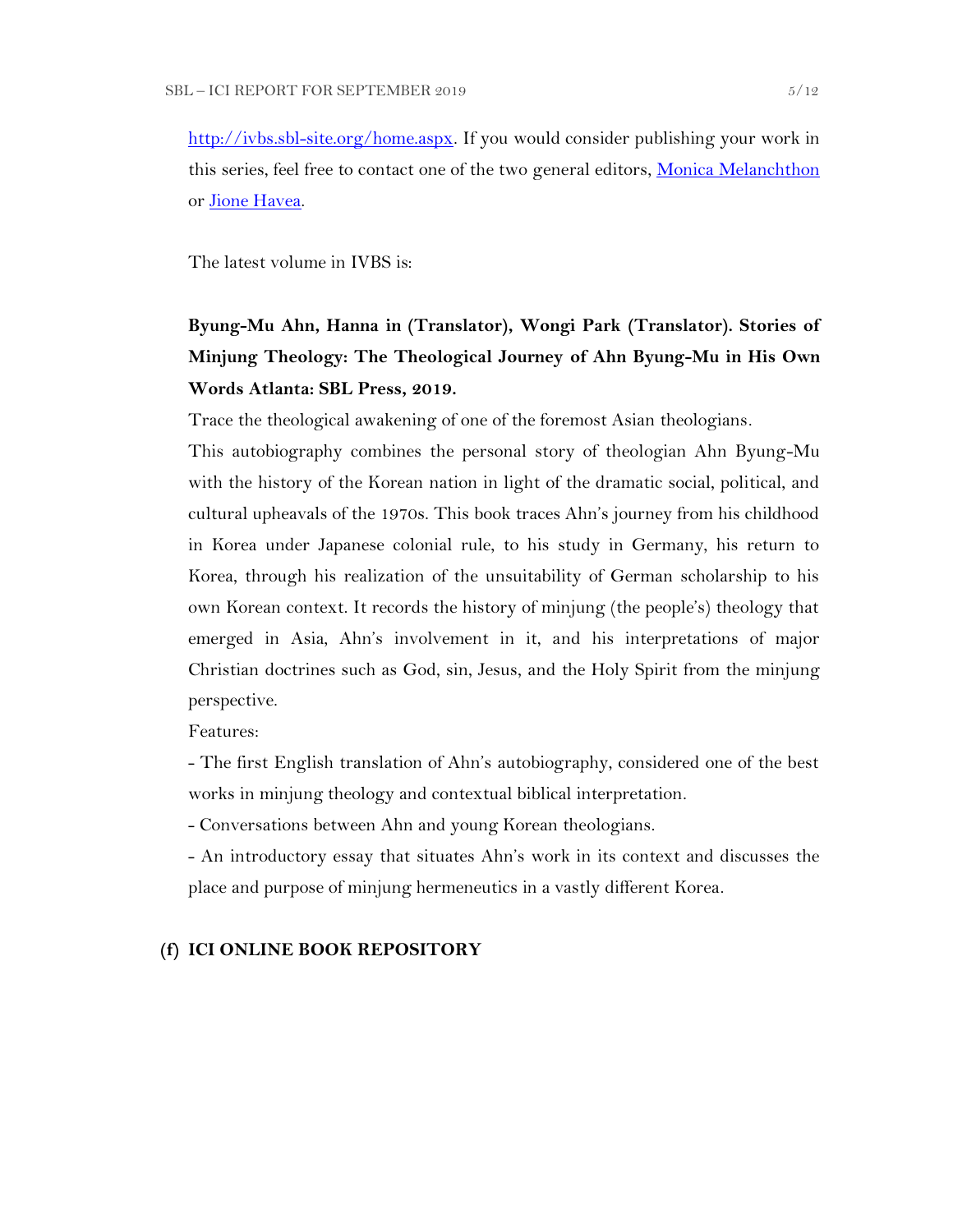For a **full alphabetic list of all publications available for free in the ICI book repository program**, please go to:

[http://www.sbl-site.org/publications/Books\\_ICIbooks.aspx](http://www.sbl-site.org/publications/Books_ICIbooks.aspx)

#### New books added to the repository!:

## **Cammarosano, Michele. Hittite Local Cults. Writings from the Ancient World 40. Atlanta: SBL Press 2018**

This English translation of the Hittite cult inventories provides a vivid portrait of the religion, economy, and administration of Bronze Age provincial towns and villages of the Hittite Empire. These texts report the state of local shrines and festivals and document the interplay between the central power and provincial communities on religious affairs. Brief introductions to each text make the volume accessible to students and scholars alike.

## **Rösel, Martin. Tradition and Innovation: English and German Studies on the Septuagint. Septuagint and Cognate Studies 70. Atlanta: SBL Press 2018.**

Recent research into the Septuagint has revealed numerous examples of modifications of the meaning of the Hebrew text in the course of its translation into Greek. This collection of essays by one of the leading scholars on the Septuagint shows how complex the translation of individual books was, provides reasons for differences between the Hebrew and Greek Bibles, and paves the way for a theology of the Septuagint. Articles introduce the field of Septuagint studies, the problem of the Letter of Aristeas, and the Hellenistic environment and the hermeneutics of Hellenistic Judaism.

**Scrimgeour, Andrew D., ed. Evaluating the Legacy of Robert W. Funk: Reforming the Scholarly Model. Biblical Scholarship in North America 28. Atlanta: SBL Press, 2018.**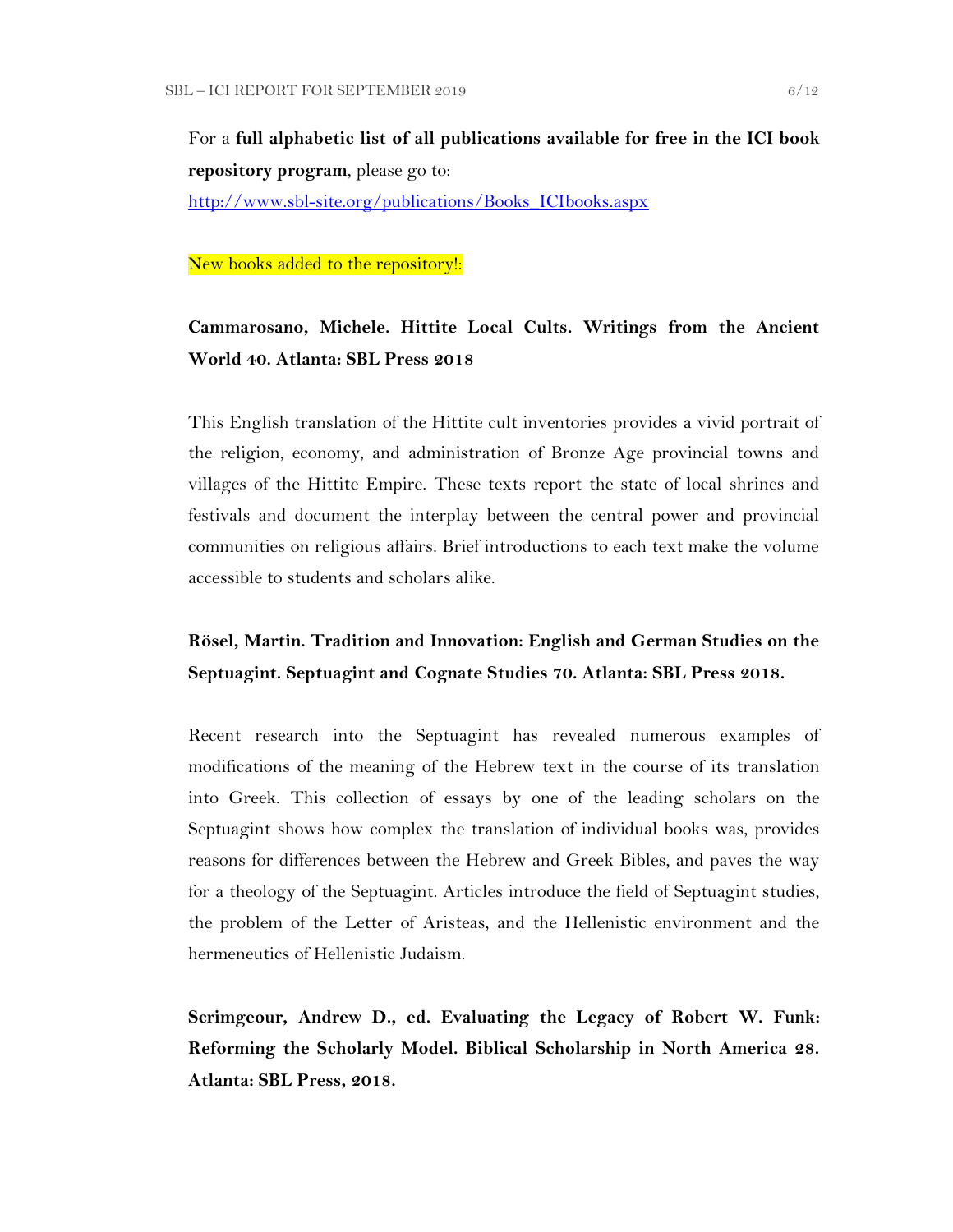Robert W. Funk, professor of New Testament, former Executive Secretary of the Society of Biblical Literature, and founder of Scholars Press and the Jesus Seminar, was one of the most gifted, controversial figures in modern biblical scholarship. The volume includes nineteen of his essays, correspondences, interviews, and administrative papers pertaining to the Society of Biblical Literature and Scholars Press. Colleagues introduce each section with reflections on the life and contributions of Funk.

**Shuve, Karl, ed. Books and Readers in the Premodern World: Essays in Honor of Harry Gamble. Writings from the Greco-Roman World Supplement Series 12. Atlanta: SBL Press, 2018.**

This collection of essays by leading scholars from a variety of academic disciplines explores the ongoing relevance of Harry Gamble's Books and Readers in the Early Church (1995) for the study of premodern book cultures. Contributors expand the conversation of book culture to examine the role the Hebrew Bible, the New Testament, and the Qur'an played in shaping the Jewish, Christian, and Muslim religions in the ancient and medieval world. By considering books as material objects rather than as repositories for stories and texts, the essays examine how new technologies, new materials, and new cultural encounters contributed to these holy books spreading throughout territories, becoming authoritative, and profoundly shaping three global religions.

**Guiance, Ariel O., ed. Legendario cristiano: creencias y espiritualidad en el pensamiento medieval. Buenos Aires, Instituto Multidisciplinario de Historia y Ciencias Humanas, 2014.**

This book attempts to offer a historical look at that changing, complex and always interrelated matrix of thought that was and is Christianity. This one was capable, among many other things, of dialoguing with previous ideological moulds (such as Hellenistic philosophy or pagan beliefs), of incorporating highly effective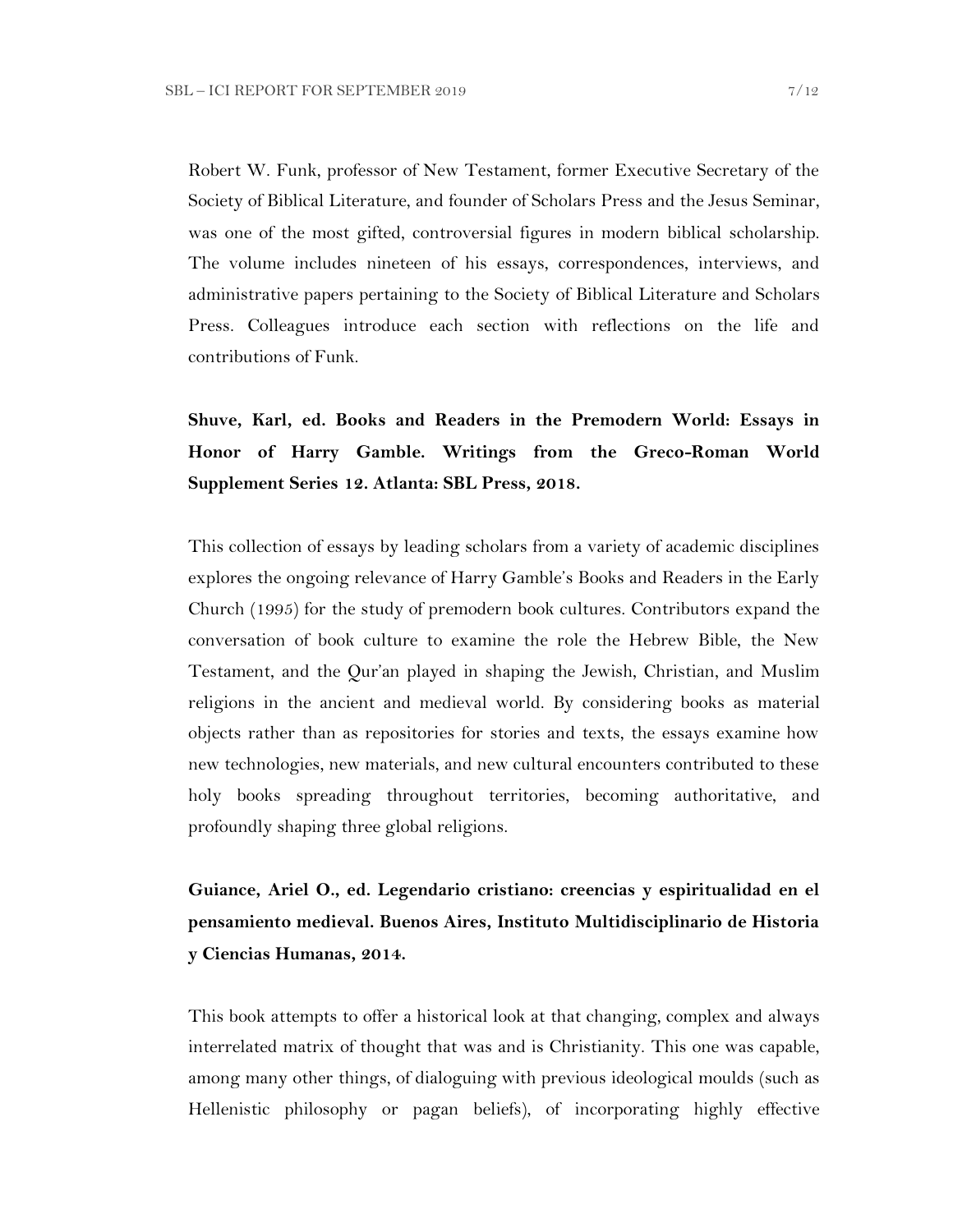traditional elements (such as legends about the courtships of the dead or visits of the devil), of agglutinating dispersed or somewhat forgotten devotions (above all, through the veneration of saint relics) or of formulating careful and finished hagiographic schemes in function of precise temporal and spatial variables. This book explores all this, assuming the legend as understood by the people of the Middle Ages: as an act of intellectual creation, devotion and testimony of the times.

#### **(g) JSTOR**

JSTOR provides free or low cost access to more than 1,500 institutions in 69 countries.

More than 1,500 institutions in Africa and other developing nations receive access to JSTOR free of charge or for steeply reduced fees. This is made possible through a combination of philanthropic support and the fees paid by libraries in other countries around the world, as well as publishers' eagerness to support this work. More information is available about JSTOR's African Access [Initiative](http://about.jstor.org/libraries/african-access-initiative) and [Developing Nations Access Initiative](http://about.jstor.org/libraries/developing-nations-access-initiative) programs.

#### Need JSTOR Access?

As part of your Society of Biblical Literature membership, save 50% on the annual JPASS plan, your personal access to the JSTOR archive. With more than 1,900 scholarly journals, JSTOR is one of the world's leading academic databases. Millions of users worldwide rely on JSTOR for research, fact checking, and book reviews. This discounted subscription includes unlimited reading access and 120 article downloads. JSTOR adds new titles every month so you'll have a growing collection of the world's leading peer-reviewed journals only a click away.

To access the discounted JPASS, log-in to the SBL website with your member ID. Just below where you entered your member ID, click membership benefits. You will see JSTOR's JPASS among the benefits and a link "To get your savings: click" here."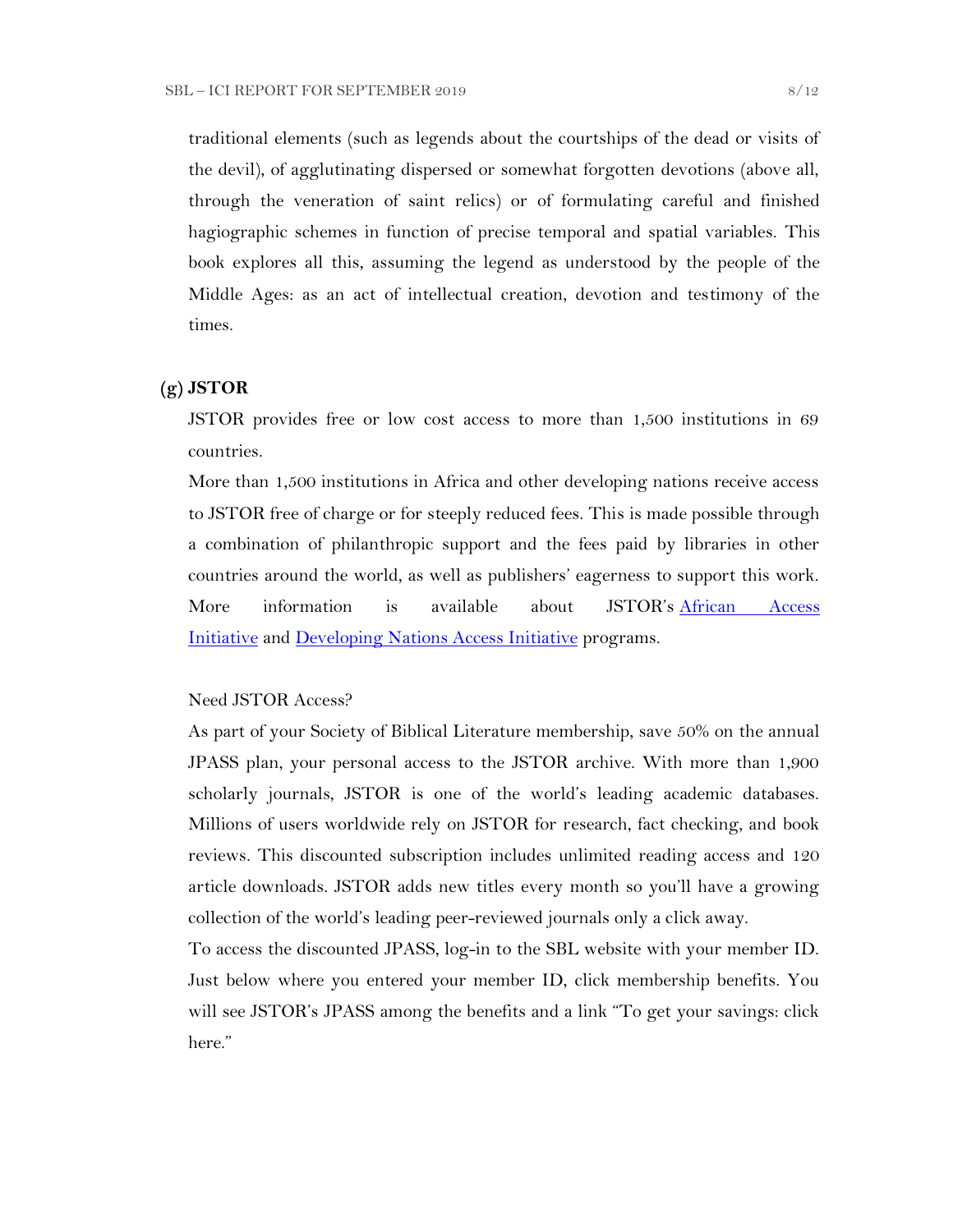#### **(h) ICI TEACHING COLLABORATION PROGRAM**

In order to facilitate the exchange of scholars and institutions in biblical studies across the globe, a teaching collaboration program is run by the ICI. The facility consists of lists of scholars and institutions interested in exchanges that are made available on the SBL website.

See: [http://sbl-site.org/educational/ICITeaching.aspx.](http://sbl-site.org/educational/ICITeaching.aspx) If you or your institution is interested in such collaboration, please visit the site and enroll yourself in these lists. For more information, contact [Jackie du Toit.](mailto:dutoitjs@ufs.ac.za)

#### **(i) SBL WOMEN'S ARCHIVE PROJECT NEW!**

The number of women and the types of roles they hold in the SBL have been increasing since Anna Ely Rhoads joined in 1894. Women push methodological boundaries, teach and mentor students, and support guild initiatives by serving as editors, program chairs, committee members, and officers. To honor women's accomplishments and to consider the unique challenges they continue to face, the Society is developing a digital archive to preserve the stories of women in the guild. We invite women members to share their personal stories through video, audio, pictorial, and written reflections. Submissions will become part of the official SBL archival records. It is our hope that this will become the first of many archive projects that will preserve the unique experience of members from a guild that continues to grow, change, and become more inclusive.

For more reflection guidelines and submission instructions, see the SBL Women's Archive <u>page</u>. Check out the **[FAQ](http://r20.rs6.net/tn.jsp?f=001daD3lBrhj8ZbS8-GLHmkkfCXBAC1VygxiIGaWr04TSwAe6xpaQQvNJKWplVAEpG6TEU1_8KlnBObWx0oZC8x7WoLEp77_1CFtxX0KaAFLBjOBdYTd2f5qgWSoEYDRce9P__OLb1j9qY-AF3VQc1Y44LRzHcBpPqZU-EHsK1QZTJIoW4LFbKk7i8Ng-wzmNHDH6gAjZEh02zQc7Hju5X1UnsIvXFI2f0S&c=eIPPqaSd2_Vy4YClv5OeeUxZS30eJVZ-NpEqtmoT_RO1qkg45kBI_g==&ch=TNoNbOW4OE_N3IXbNrssVzBYer7u1PunhQWZuBYieCMVeDT7hGjUZQ==)** for additional information about this project and the archive.

#### **(j) JOURNAL OF BIBLICAL LITERATURE (JBL) ARCHIVE**

Take note that an archive with JBL articles from volume 122.1 of 2003 through volume 130.1 of 2011 is available online to people accessing the SBL website from any ICI country. See [http://www.sbl-site.org/publications/ICI\\_JBLarchive.aspx.](http://www.sbl-site.org/publications/ICI_JBLarchive.aspx)  All articles in those volumes can be downloaded for free!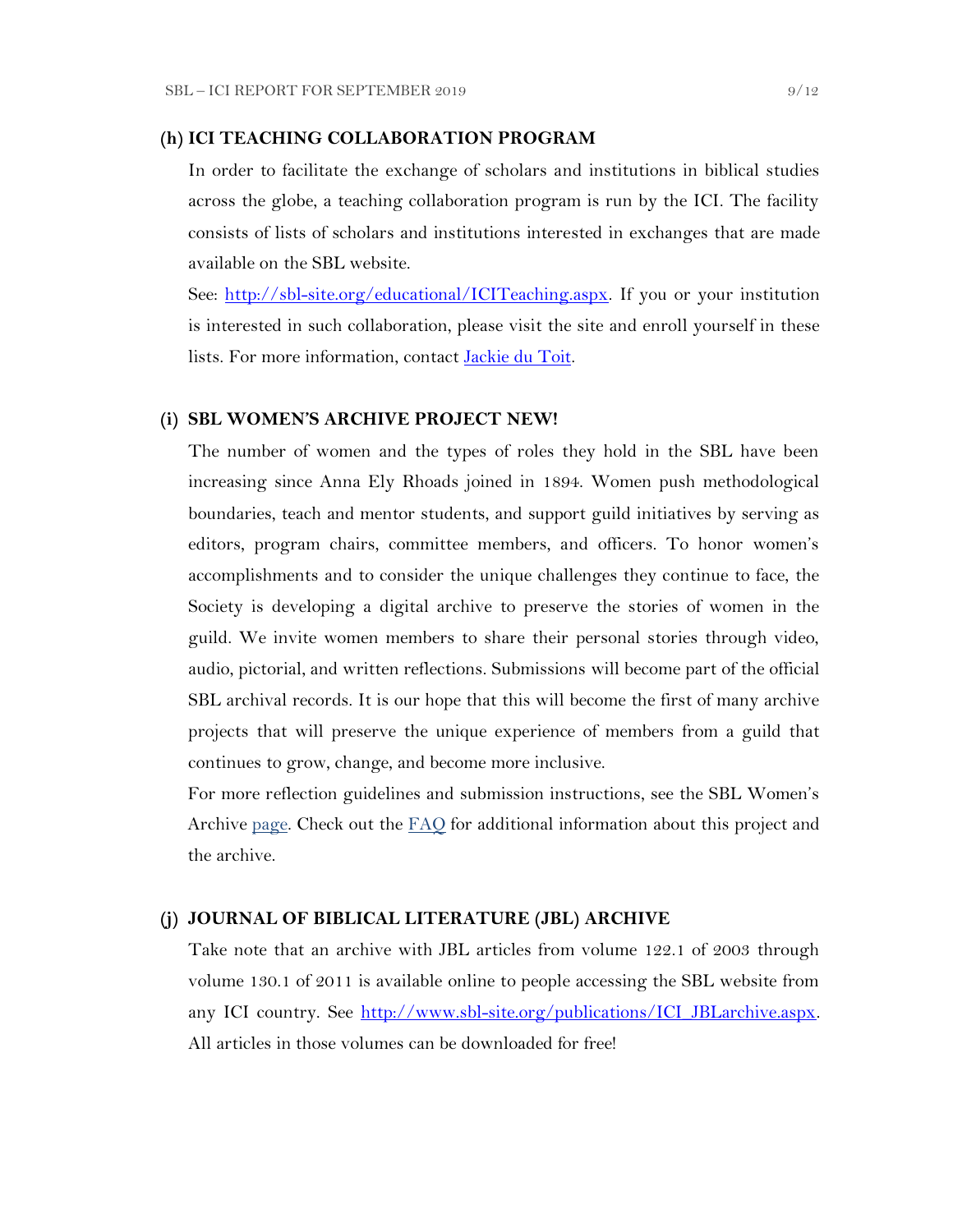## **(k) THE SBL WEBSITE**

The SBL website (on the SBL Press page) has a facility where one can search the full text of all SBL books! For this very convenient tool, see:

<http://sbl-site.org/publications/default.aspx>

For searching reviews of a vast number of academic publications, see the website of Review of Biblical Literature (RBL) at (you have to log in with your membership number):

<http://www.bookreviews.org/>

## **(l) EVENTS**

The SBL maintains a significant list of events taking place anywhere in the globe. For the full list please go to<http://www.sbl-site.org/meetings/events.aspx> A selection of events is listed below—mainly those taking place in ICI regions. Please provide information on conferences in your region, including calls for papers, to Sharon Johnson at  $\frac{\text{sharon.}(\hat{a}, \text{sb1-site.} \text{org.}}{\text{g.}}$ 

### **2019**

## **10/15 Deadline for Albright Fellowship Applications**

The Albright annually provides up to \$330,000 in fellowships and awards to 32 recipients. In addition, 32 Associate Fellows including Senior, Post-Doctoral, and Research Fellows receive funding from other sources. Fellowships are open to students and scholars in Near Eastern studies from prehistory through the Islamic periods, including the fields of archaeology, anthropology, art history, Bible, epigraphy, historical geography, history, language, literature, philology and religion and related disciplines.

<http://www.aiar.org/fellowships>

# **10/23-10/24 Signs, Wonders and Mighty Works: God's Activity in the History of Salvation**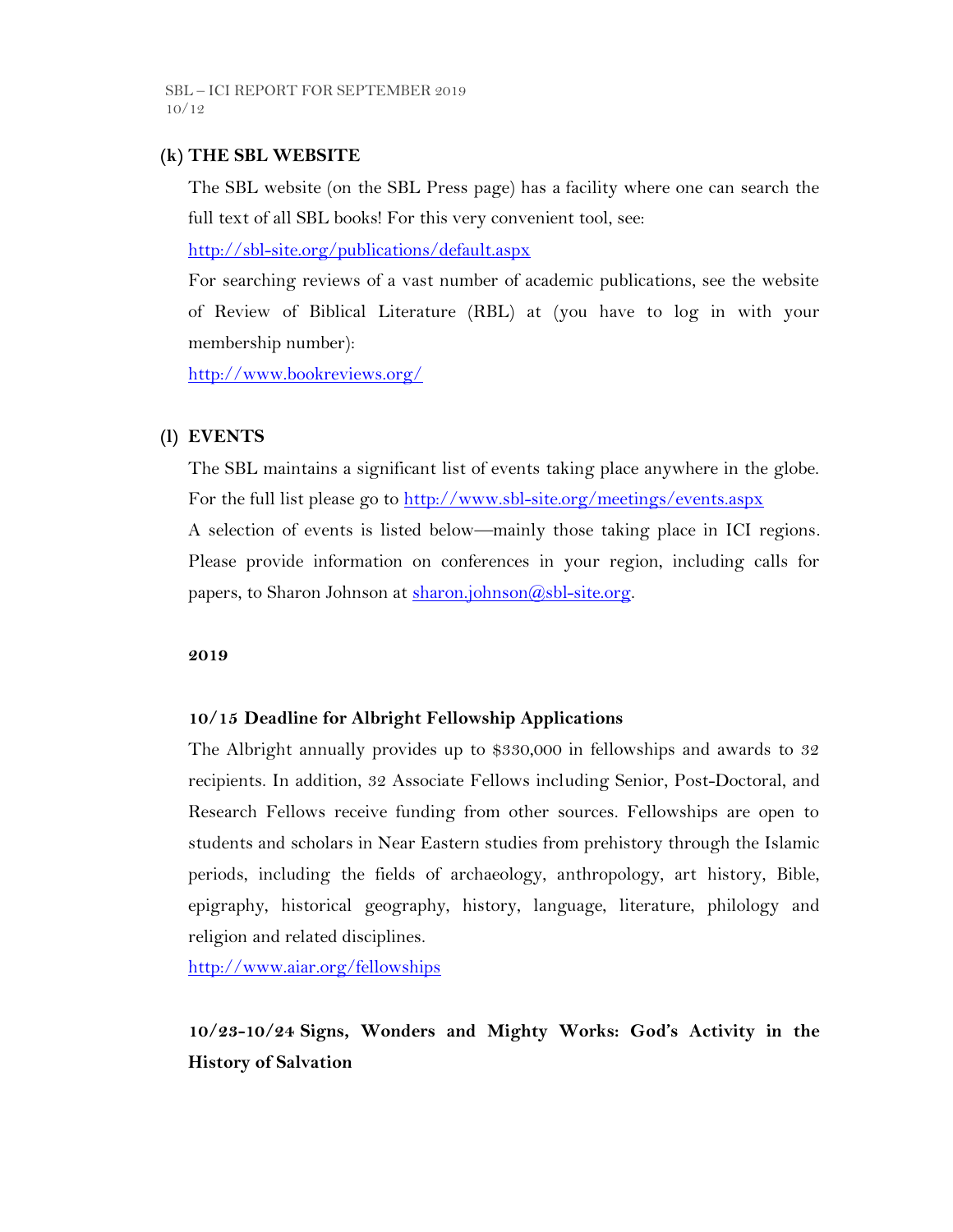The Institute of Biblical Studies at the John Paul II Catholic University of Lublin, Poland,is hosting an international biblical conference dealing with the theme of miracles in the Bible and extra-biblical traditions of the ancient Mediterranean world.

<http://ocs.academicon.pl/index.php/test/Miracles/index>

### **2020**

## **4/30 CFP Deadline: Women and Gender in the Bible and the Biblical World**

"Open Theology" ([http://www.degruyter.com/view/j/opth\)](http://www.degruyter.com/view/j/opth) invites submissions for the topical issue "Women and Gender in the Bible and the Biblical World", prepared in collaboration with the conference "Women and Gender in the Bible and the Ancient World", held by University of Glasgow.

<https://www.degruyter.com/page/1972>

## **(m) SBL EDUCATIONAL RESOURCES FREELY AVAILABLE**

There are links to numerous educational resources on the SBL website. The following are freely available: (i) Resources on Teaching the Bible; (ii) Freely downloadable Hebrew, Greek and Transliteration fonts (amongst others); (iii) Resources on Bible translations and commentaries; and (iv) Research tool resources.

See<http://sbl-site.org/educational/default.aspx>

Also remember to check the newly-developed **Bible Odyssey** online portal. See [www.bibleodyssey.org.](http://www.bibleodyssey.org/) This portal offers wonderful educational resources, but also resources for broader popular audiences. Use this site to popularize our academic studies in faith communities!

Any topics you would like to see Bible Odyssey address? Just send a message to: [bow@sbl-site.org](mailto:bow@sbl-site.org)